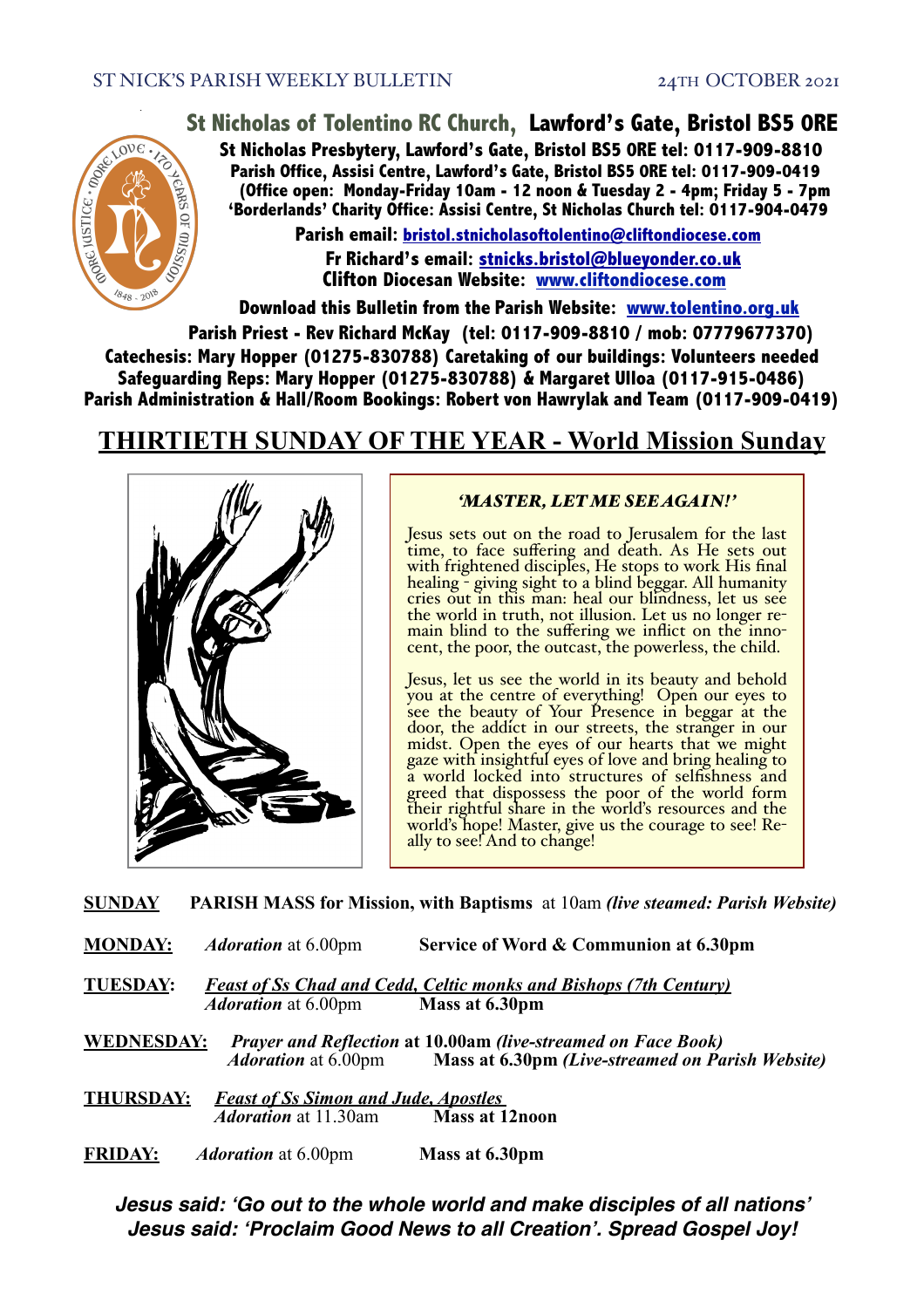#### **SATURDAY:** *Adoration* at 11.30am **Mass at 12 noon** *No Evening Prayer & Adoration this evening - sorry! Sacrament of Reconciliation:* **after 12 noon Mass only**

*TODAY* On the **Thirtieth Sunday of the Year** we celebrate Jesus the One who brings Light into our darkness, who opens our eyes to see and our ears to hear. His touch in our lives transforms us and we can being to see each other in the love of God … a love that can and will change the world!

[2] It is **World Mission Sunday** on which every parish and community of the Catholic Church focusses on the key purpose of the Church - to be Christ's Mission of Love and Liberating Truth to our world. Our Mission is to Proclaim Good news to the Poor, both in courageous words and transforming actions. Let

[3] We have the joy of celebrating **Baptism with five of our children** - please pray for them and their families.

*NEXT SUNDAY* [1] We celebrate the **Feast of All Saints** God's call to each of us to journey the paths of Holiness, the paths of wholeness and humanity. We give thanks for the 'great cloud of witnesses' that surrounds us and encourages us along our Pilgrim Path to the full realisation of who we truly are: made in God's image and likeness, temples of the Holy Spirit, dwelling places of the Divine Trinity of Love. The world needs us to be holy - saints!

[2] We welcome **Sr Ann of the Daughters of Divine Love**, a Nigeria Missionary Order who will invite us to share the missionary work of Religious Sisters by our prayer, concern and generous giving. The will be a **Retiring Collection for their Missions.**

#### [3] **PLEASE NOTE THE CLOCKS GO BACK ONE HOUR SATURDAY/SUNDAY NIGHT - so no excuse for being late!**

*DIOCESAN PRAYER* Today the Diocese prays for the Parish in Communion for Mission of Holy Rood, Swindon served by Canon John Cunningham, Fr Thomas Lawes, Deacons Jonathan Ager, José Estrocio Parish Administrator, Anna Cummins and all their community. We p[ray also for the work of the Sisters of the Poor Servants of the Mother of God.

*PRAY FOR THIS WEEK'S PARISH MINISTRY OR MISSION* Pray God's Blessing for **the Ministry of our Parish Pastoral Council.** Pope Francis is challenging the whole Church to a new kind of 'governance', which he calls 'Synodality'. Our elected PPC encourages lay leadership and diverse forms of lay ministry and mission, and seeks to listen to and empower all the voices of our parish community. It is part of our 'synodality' as a parish. Please pray for you Parish Pastoral Councillors, led by co-Chairs Eustace Tameh and Margaret Ulloa. And voice your hopes and desires for our parish community, your disappointments to us.

#### *WORD OF GOD FOR THIRTIETH WEEK OF ORDINARY TIME*

| Sunday          | Jeremiah 31: 7-9 / Psalm 125 / Hebrews 45 1-6 / Mark 10: 46-52 |
|-----------------|----------------------------------------------------------------|
| Monday          | Romans 8: 12-17 / Psalm 67 / Luke 13: 10-17                    |
| <b>Tuesday</b>  | Romans 8: 18-25 / Psalm 125 / Luke 13: 18-21                   |
| Wednesday       | Romans 8: 26-30 / Psalm 12 / Luke 13: 22-30                    |
| <b>Thursday</b> | Ephesians 2: 19-22 / Psalm 18 / Luke 6: 12-19                  |
| Friday          | Romans 9: 1-5 / Psalm 147 / Luke 14: 1-6                       |
| Saturday        | Romans 11: 1-2, 11-12, 25-29 / Psalm 93 / Luke 14: 1, 7-11     |

#### *COLLECTIONS LAST WEEK*

Env £130.00+ Loose £245.55 + PayPal ? + S/O £111.05 = TOTAL: £486.60 **Zimbabwean Mass Donation** £164.45 **Foodbank** £100 - many thanks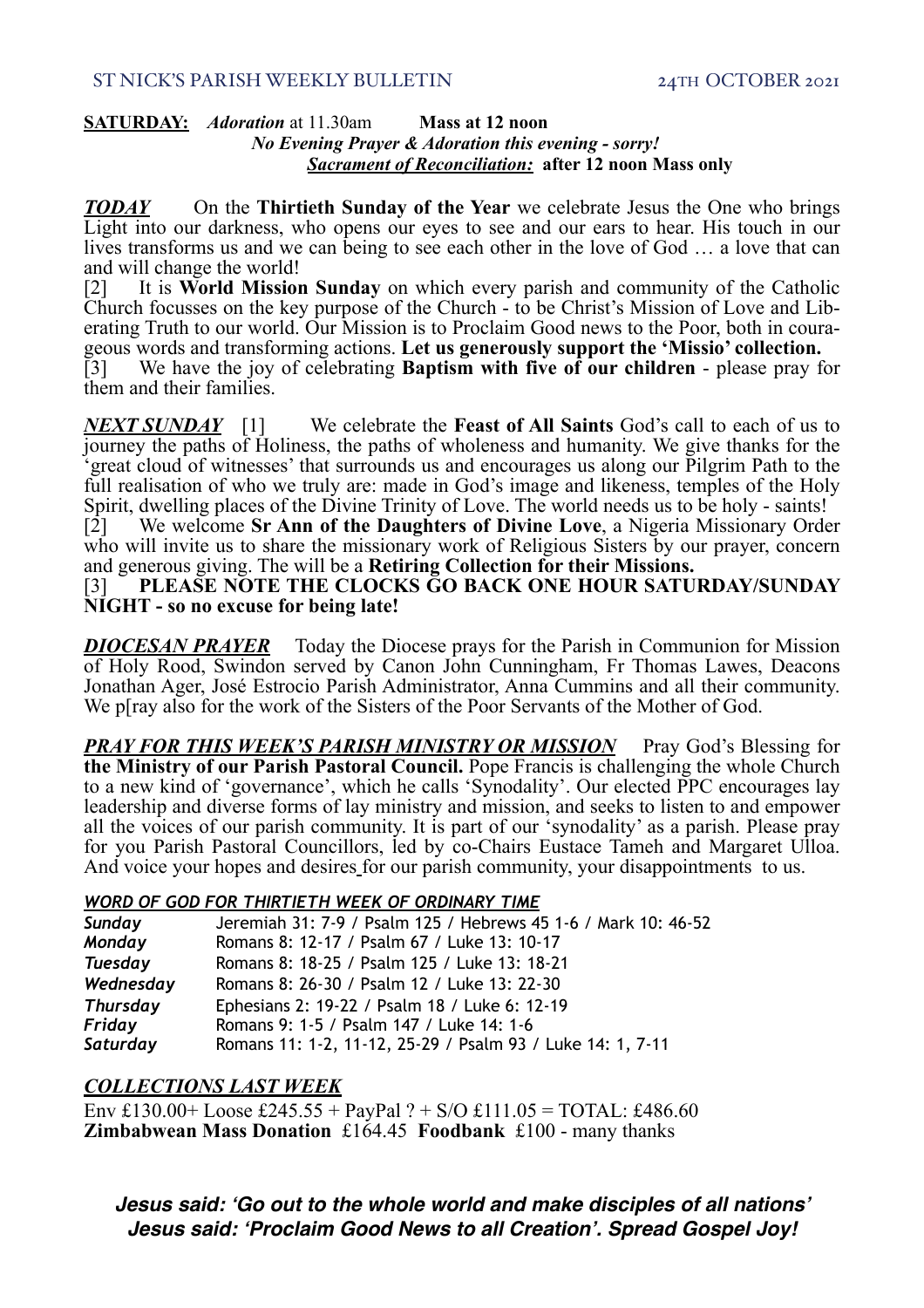#### ST NICK'S PARISH WEEKLY BULLETIN 24TH OCTOBER 2021

### *DATES FOR THE DIARY*

| 24th Oct    | World Mission Sunday and Baptismal Sunday                                           |
|-------------|-------------------------------------------------------------------------------------|
| 28th Oct    | Borderlands Trustees meet at 1.00pm (Assisi Centre)                                 |
| 30th Oct    | Clocks change tonight - we gain an hour's sleep!                                    |
| 31st Oct    | <b>Feast of All Saints - celebration of humanity's holiness</b>                     |
| 31st Oct    | Missionary Sisters Appeal at 10am Mass                                              |
| 2nd Nov     | Commemoration of All Souls - Mass for our beloved who have died at 7pm              |
| 3rd Nov     | Parish Pastoral Council discussing how we contribute to Global Synod 7.15pm         |
| 7th Nov     | World Day of the Poor - Mass for Justice                                            |
| 10th Nov    | SVP Area Mass and Meeting at 7.00pm at St Nicks                                     |
| 13th Nov    | Memorial Mass for all who died during Covid Pandemic at 11.00am                     |
| 13th Nov    | Information session on Synod at Emmaus House 9.30am to 1.00pm                       |
| 14th Nov    | <b>Remembrance Sunday - Day of Prayer for Peace</b>                                 |
|             | 21st Nov Feast of Christ the Universal King: National Youth Sunday Baptismal Sunday |
| 24th Nov    | Ashley Churches Together Serving meets at 12.30pm at Salvation Army                 |
| 28th Nov    | <b>First Sunday of Advent</b>                                                       |
| 8th Dec     | <b>Feast of the Immaculate Conception - Mass at 6.30pm</b>                          |
| 8th Dec     | Parish Pastoral Council at 7.15pm - Assisi Centre                                   |
| <u>2022</u> |                                                                                     |
| 9th Jan     | <b>Feast of the Baptism of the Lord - Baptismal Sunday</b>                          |

*POPE FRANCIS BEGINS THE TWO YEAR GLOBAL 'SYNOD'* **This weekend marks one of the most important moments in the history of the Modern Church, as Pope Francis inaugurates the Two Year Global Synod to serve the renewal and the reform of the church in our time. For the first time since the early Church, all God's People are called to speak their voice and help shape decisions that will affect the whole Church**  and its future development. That this takes place on the Feast of St John Henry New-<br>man is significant, for with prophetic vision and open mind and heart he wrote famous-<br>ly 'On Consulting the Laity on Matters of Doctrine **INVOLVED AND HAVE A RESPONSIBILITY TO SPEAK OUR VOICES.** 

**POPE FRANCIS WRITES:** "Breakthrough comes about as a gift of dialogue, when people trust each other and humbly seek the good together, and are willing to learn from each another in a mutual exchange of gifts. This is an 'overflow' of love, breaking the banks that confined our thinking and causes to p[our forth answers that formerly we could not see. As Pope I want to encourage such 'overflows' by reinvigorating the ancient practice of 'Synod'. The term comes from Greek and means 'walking together' and its goal is to recognise, honour, and reconcile differences on a higher plane where the best of each can be retained: differ- ences are expressed and polished until you reach, if not consensus, a harmony that holds all together. Therein lies its beauty: the harmony that results can be complex, rich and unexpect- ed. In the Church the One who brings about harmony is the Holy Spirit."

*DIOCESAN PARTICIPATION IN THE GLOBAL SYNOD BEGINS:* For information Sessions about the Global Synod, especially our diocesan participation:

[1] Bristol Briefing at Emmaus House, Whitchurch on Saturday 13th November 10am to 12noon - for ticket please see Richard

[2] On-line sessions (via Microsoft Teams) on 8th and 9th November at 7.00pm - apply for link to email *[synod@cliftondiocese.com](mailto:synod@cliftondiocese.com)*

More information about the Synod on the parish website. The Parish Pastoral Council will gather a group to engage us all in listening to all voices so as to bring our issues and hopes for the Church to the Diocese by February, as well as sending them directly to Rome.

*JOURNEY OF FAITH* **2021/2022 Journey of Faith** meets each Friday at 6.00pm in the Assisi Centre. This is for all who want to discover more about the Catholic Faith we share, or